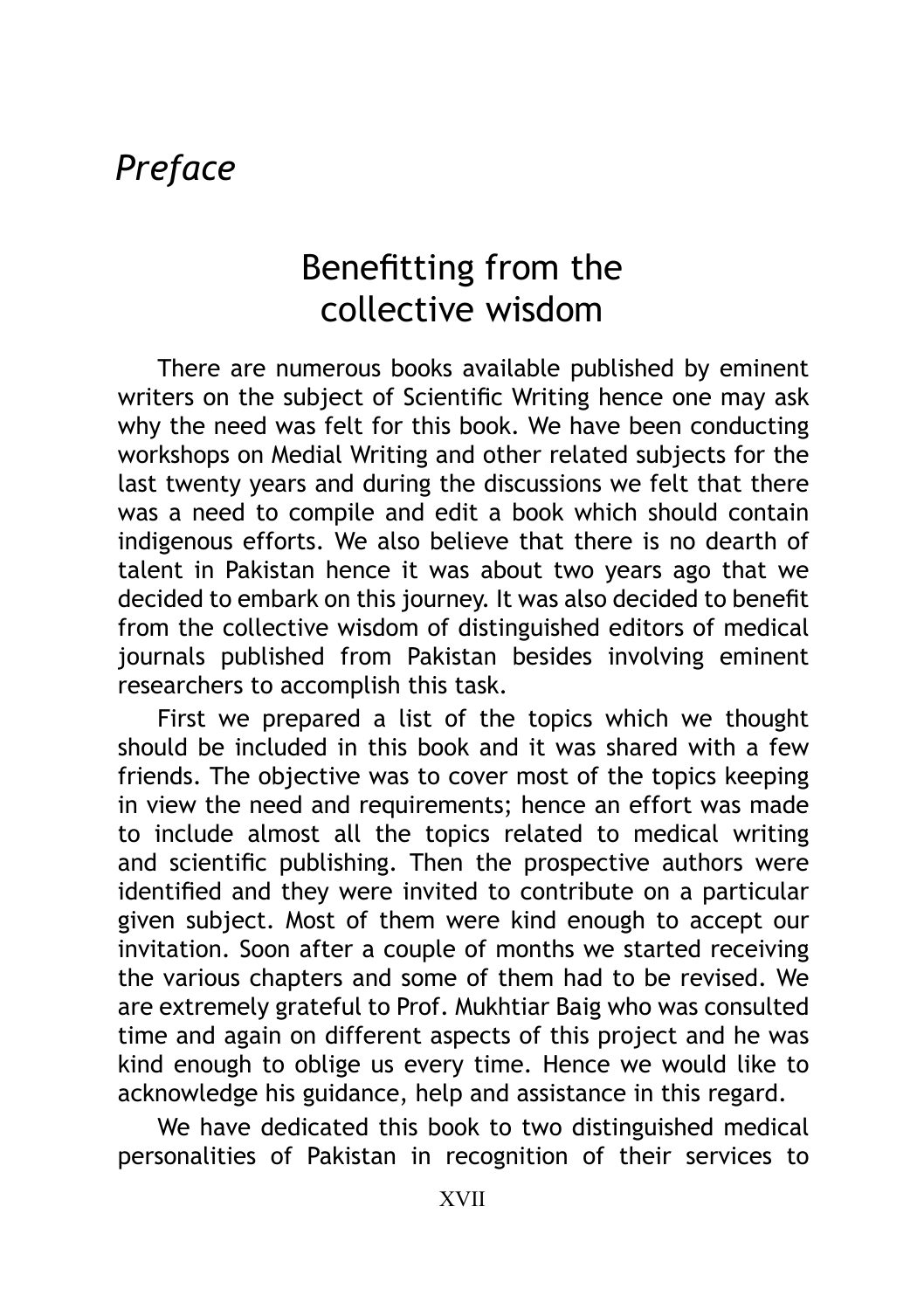promote the discipline of medical journalism and scientific publishing in Pakistan. Prof. Maj. Gen. (Retd) Muhammad Aslam currently serving as Pro Vice Chancellor of National University of Medical Sciences (NUMS) deserves special mention because of his enormous contributions. Apart from being professional editor he hosted the first Medical Conference on Medical Editing that we organized at Army Medical College Rawalpindi from April 23-25, 2007 when he was the Principal. It was a great success as it attracted seven eminent speakers from overseas as well. This encouraged us to bid for the EMAME (Eastern Mediterranean Association of Medical Editors) Medical Journals Conference (EMMJ5) which was organized at Karachi from December 2-5, 2010 held at College of Physicians & Surgeons Pakistan under his leadership as the founder President of Pakistan Association of Medical Editors (PAME). Later we had two successful conferences of PAME and numerous workshops on medical writing, peer review, training courses for editors at University of Health Sciences (UHS) at Lahore wherein he played a vital role as Vice Chancellor of UHS. It has been a pleasure to work under his command while organizing all these academic activities.

Prof. Arshad Javaid Vice Chancellor of Khyber Medical University has also contributed a lot in this respect. As Chief Editor of Journal of Postgraduate Medical Institute published by Postgraduate Medical Institute/Lady Reading Hospital, Peshawar he has been very supportive encouraging all academic activities related to medical journal publishing. He is a keen researcher and academician. He is also a member of PAME, and helped organize a daylong conference on medical journal publishing at Lady Reading Hospital/PGMI, Peshawar from January 7-8, 2012. Most recently he as Vice Chancellor hosted the national conference of Pakistan Association of Medical Editors held from March 3-4, 2018. They also utilized this occasion to celebrate the ten years of successful publication of Khyber Medical University Journal which started as KUST from Kohat and was later renamed as KMUJ. He has now been elected as Chairman of the Journals Committee of the Pakistan Medical & Dental Council in its new interim set up. He along with some editors is busy in framing the